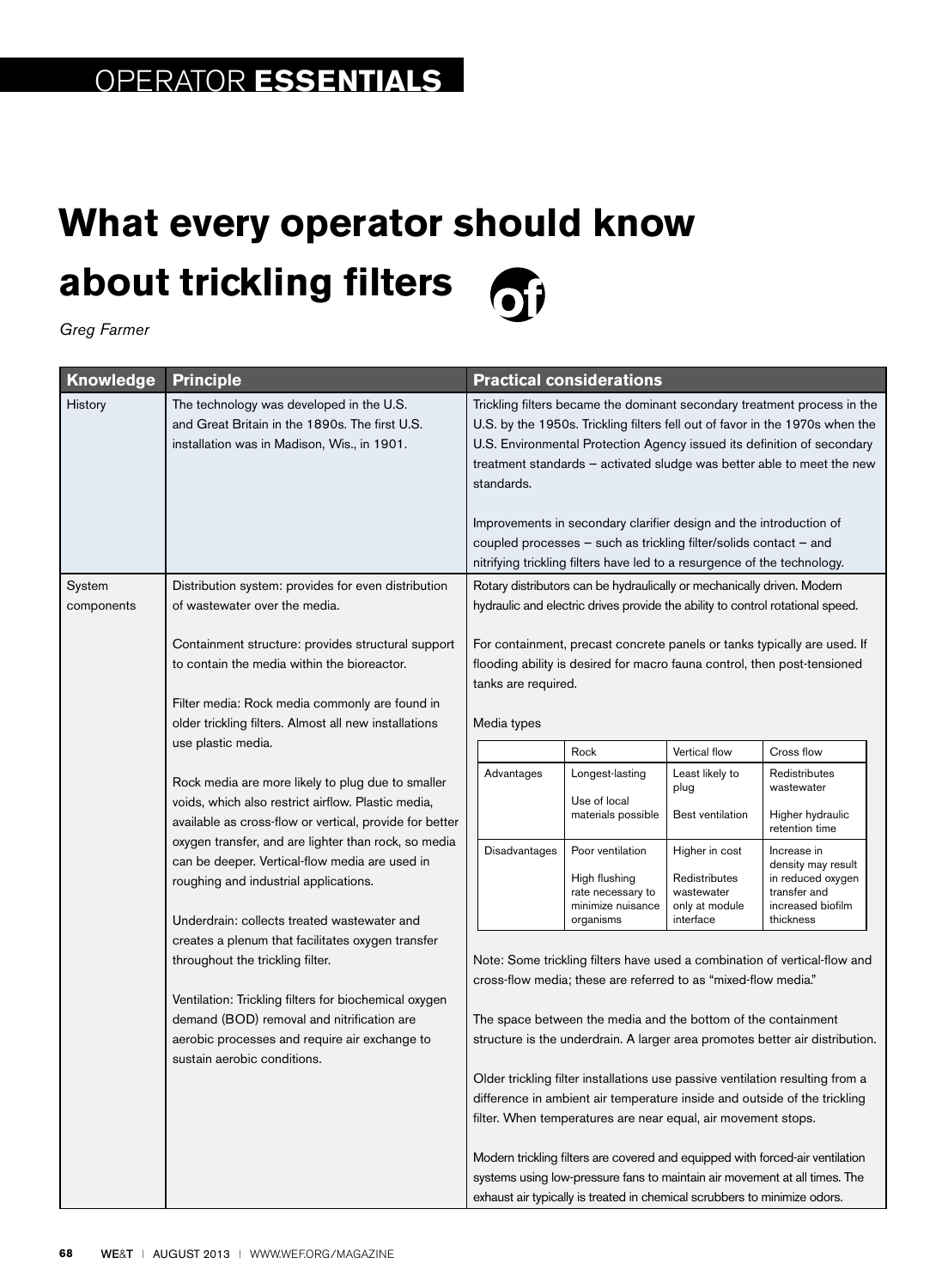

| Knowledge                                 | <b>Principle</b>                                                                                                                                                                                                                                                                                                                                                          | <b>Practical considerations</b>                                                                                                                                                                                                                                                                                                                                                                                                                                                                                                                                                                                                                                                                                                                                                                                                                                                                                                                                                             |  |  |  |
|-------------------------------------------|---------------------------------------------------------------------------------------------------------------------------------------------------------------------------------------------------------------------------------------------------------------------------------------------------------------------------------------------------------------------------|---------------------------------------------------------------------------------------------------------------------------------------------------------------------------------------------------------------------------------------------------------------------------------------------------------------------------------------------------------------------------------------------------------------------------------------------------------------------------------------------------------------------------------------------------------------------------------------------------------------------------------------------------------------------------------------------------------------------------------------------------------------------------------------------------------------------------------------------------------------------------------------------------------------------------------------------------------------------------------------------|--|--|--|
| How it works                              | The basic concept of trickling filters is to provide a<br>surface on which microbial films grow.<br>Microorganisms use contaminants in wastewater<br>as nutrients to sustain growth and oxygen for<br>respiration.                                                                                                                                                        | Wastewater containing necessary nutrients intermittently passes over<br>the microorganisms to grow a biofilm on media. Nutrients diffuse into the<br>biofilm and are metabolized by the stationary (fixed) microorganisms.<br>■ Carbon-oxidizing trickling filters utilize heterotrophic bacteria.<br>Nitrifying trickling filters utilize autotrophic bacteria.                                                                                                                                                                                                                                                                                                                                                                                                                                                                                                                                                                                                                            |  |  |  |
| Expected<br>performance                   | Most trickling filters are designed to remove<br>carbonaceous BOD (CBOD) and/or nitrogen.                                                                                                                                                                                                                                                                                 | Organic loading<br>Percent soluble<br>Media<br>Filter type<br>(Ib BOD per<br>CBOD/ammonia-<br>suitability<br>1000 ft <sup>3</sup> per day)<br>nitrogen removal<br>Roughing filters<br>100-220<br>50% to 75%<br>Vertical flow,                                                                                                                                                                                                                                                                                                                                                                                                                                                                                                                                                                                                                                                                                                                                                               |  |  |  |
|                                           |                                                                                                                                                                                                                                                                                                                                                                           | mixed flow<br>$20 - 60$<br>Carbon oxidizing<br>Up to 90%<br>Vertical flow,<br>cross flow<br>filters                                                                                                                                                                                                                                                                                                                                                                                                                                                                                                                                                                                                                                                                                                                                                                                                                                                                                         |  |  |  |
|                                           |                                                                                                                                                                                                                                                                                                                                                                           | Combined BOD<br>$5 - 20$<br>$<$ 10 mg/L soluble<br>Cross flow,<br>CBOD<br>and nitrification<br>standard<br>filters<br>$<$ 3 mg/L<br>or medium<br>density<br>ammonia                                                                                                                                                                                                                                                                                                                                                                                                                                                                                                                                                                                                                                                                                                                                                                                                                         |  |  |  |
|                                           |                                                                                                                                                                                                                                                                                                                                                                           | $<$ 20 mg/L or<br>$<$ 3 mg/L<br>Nitrification filters<br>Cross flow,<br>filter will fail<br>medium or<br>ammonia<br>high density                                                                                                                                                                                                                                                                                                                                                                                                                                                                                                                                                                                                                                                                                                                                                                                                                                                            |  |  |  |
| Rotational<br>speed/flushing<br>intensity | Distributor-arm rotational speed regulates flushing<br>intensity.<br>Maintaining a relatively slow rotational speed and<br>high flushing intensity offers several benefits, such<br>as biofilm thickness control, macro fauna control,<br>and increased wetting efficiency.<br>Generally, the higher the organic loading, the<br>greater the flushing intensity required. | Although many trickling filters have hydraulically driven distributors, some<br>distributors are equipped with mechanical or other speed controls. As a<br>result, distributors previously operated at 30 seconds to 2 minutes per<br>revolution. Speed-control distributors now often allow normal operational<br>speeds ranging from 4 to 10 minutes per revolution. More importantly,<br>many speed-control distributors allow specifying a regular (daily or<br>weekly) "flushing" speed that may slow the distributor to more than 60<br>minutes per revolution.<br>The combination of slow distributor speed and pumped flow results in<br>dosing rates - sometimes referred to as "Spulkraft" - that are much<br>higher than previously possible. Suggested dosing rates - which vary<br>with media type, depth, and loading $-$ for normal operation range from<br>25 to 200 mm (1 to 8 in.) per pass; suggested flushing rates range from<br>100 to 600 mm (4 to 24 in.) per pass. |  |  |  |